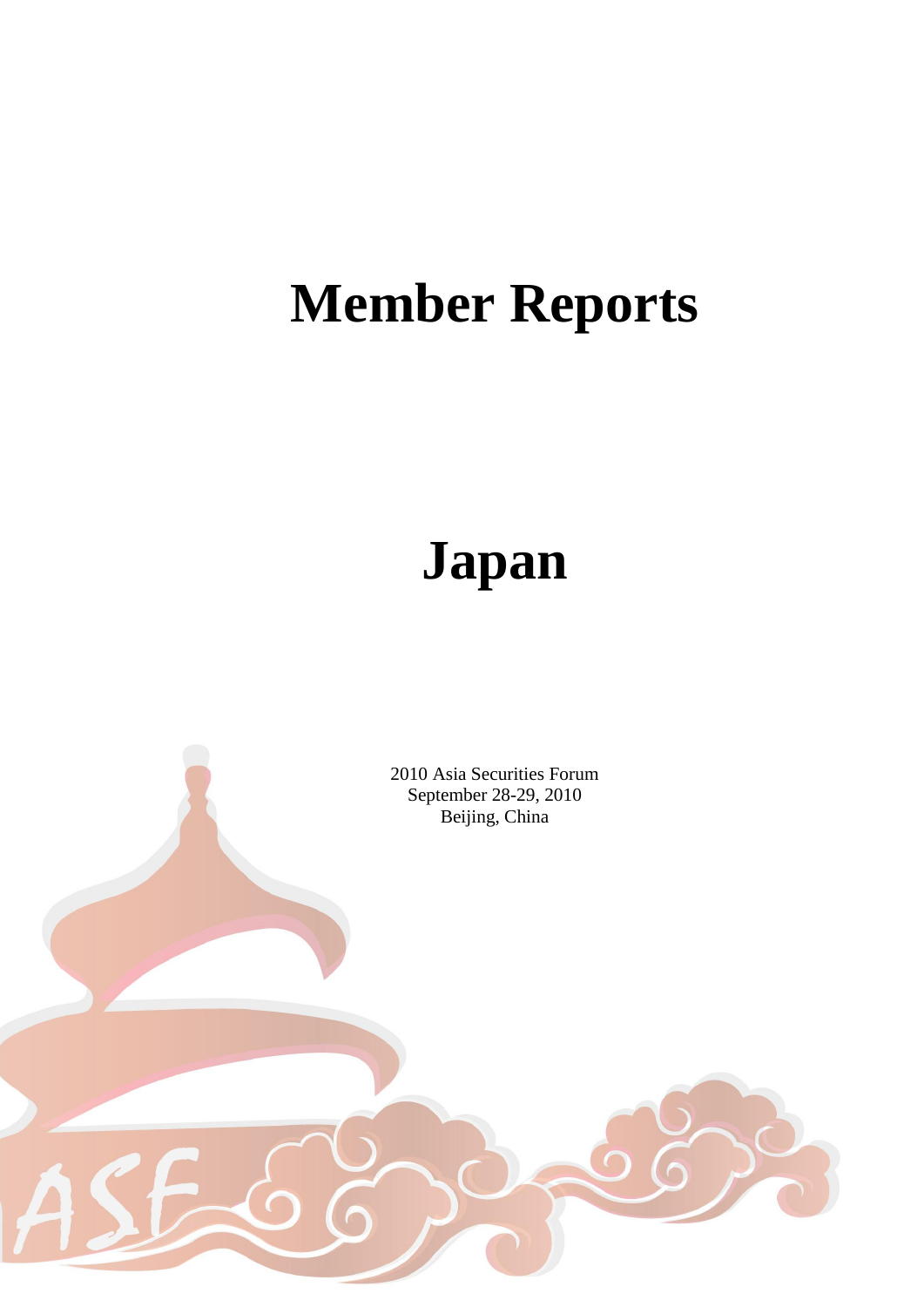

# **Japanese Economy and Securities Market**

# **I. Japanese Economy**

(Macroeconomic trends)

Spiraling rapidly downward in the aftermath of the Lehman Shock in September 2008, Japan's economy posted year-on-year declines in real GDP starting in the second quarter of 2008. Although the trend reversed in the second quarter of 2009, suggesting that the economy had bottomed out, recovery has been slow, resulting in Japan's real GDP in 2009 still being down 5.2% compared with 2008.

The breakdown of GDP in 2009 showed a contraction in private demand, with notable declines in such areas as residential investment and capital investment in the private sector.

Weak external demand was clearly a major factor in the decline in real GDP, with exports of goods and services plummeting 24.9% year on year in the first quarter of 2009. However, the recovery of exports to Asia that began in the second quarter halted the downward slide in exports, propelling exports and real GDP back into a growth mode.

Growth in real GDP for the second quarter of 2010 was 0.1% year on year, posting positive growth for three consecutive quarters. However, the pace of real GDP growth fell substantially compared with the previous two quarters, reflecting a slow down in export expansion, an end to the cycle of government subsidy stimulus of durable goods demand, and a continued moderate recovery in capital investment

(Trends in employment conditions)

Employment conditions in Japan continued to be difficult in 2009—the unemployment rate hit a record high of 5.6% in July 2009. Despite later improving in line with the mild recovery trend, on an annual basis the unemployment rate rose 1.1 percentage points, to 5.1%, and the labor demand to supply ratio (number of available jobs to job seekers) declined sharply to 0.47 times.

In June 2010, the unemployment rate rose 0.1 % on a month to month basis to 5.2 %, while the labor demand to supply ratio improved 0.2 % to 0.50 times.

Even though the worst seems to be over for employment conditions, these figures should be regarded cautiously because the improvement was primarily due to the part time category, which is made up mainly of female workers.

(Commodity price trends)

In addition to a reaction to the record high crude oil price hit in the previous year, 2009 commodity prices declined under the impact of economic stagnation. The corporate goods price index and the consumer price index (excluding perishable goods) both fell substantially compared with the previous year. The corporate goods price index lost 5.2 percentage points, declining to 103.0 (base year 2005), while the consumer price index dropped 1.3 percentage points, retreating to 100.3 (base year 2005).

Despite contracting a significant 2.3 percentage points year on year in the third quarter of 2009, the pace of decline in the consumer price index eased along with the end to the decrease in crude oil prices, with the decline in the index narrowing to 1.2 percentage points year on year in the first quarter of 2010. Even though the abolition of high school student fees as of April 2010 effectively reduced the index by 0.54 percentage points, the actual year on year decline in the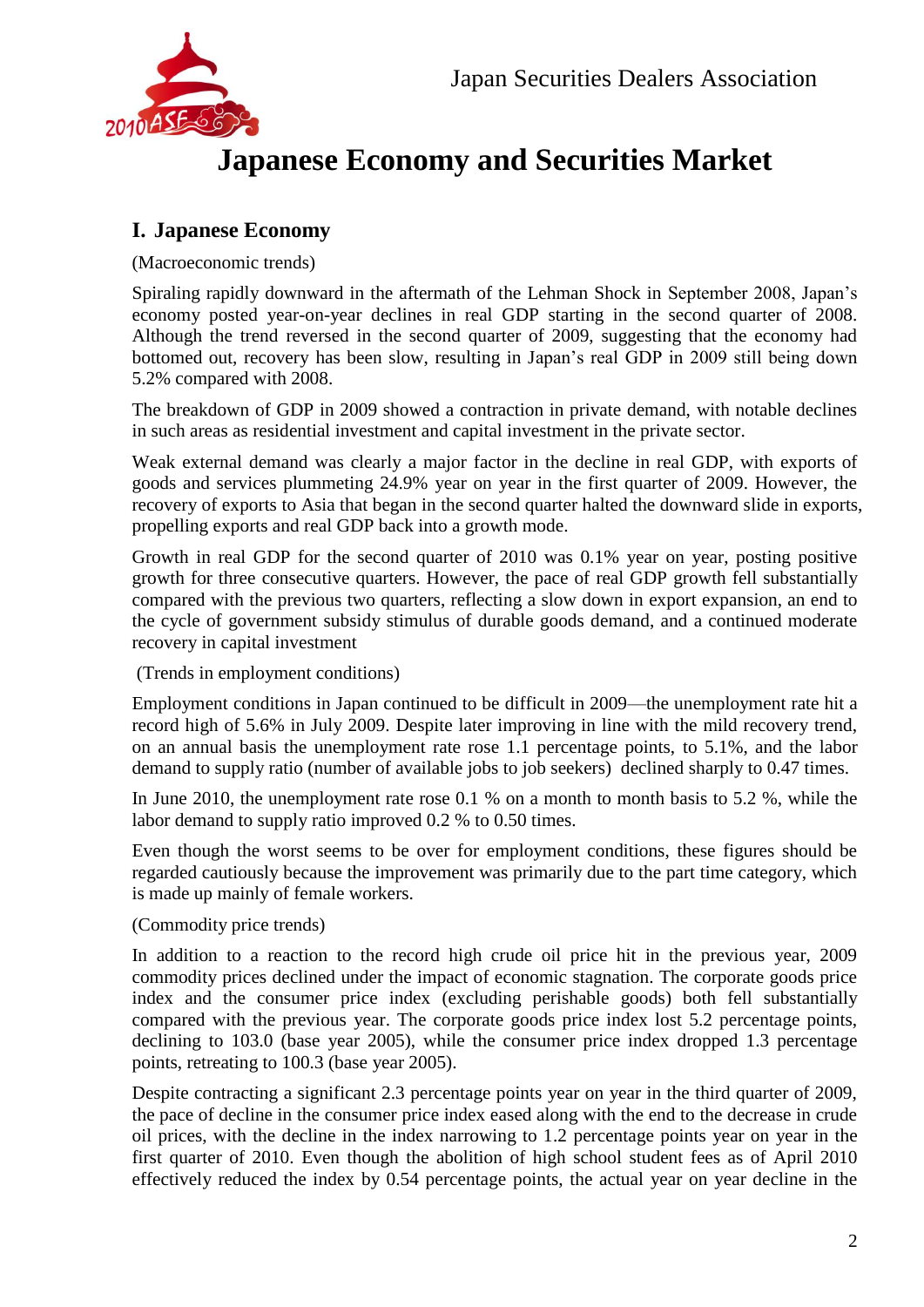

consumer price index for April was held to 0.3 percentage points. In June, the consumer price index stayed at 99.3, the same level as the previous month.

According to preliminary reports, the corporate goods price index increased year on year in July 2010, declining 0.1 percentage points, to 102.7. This was the first time in three months that the corporate goods price index declined.

(Outlook)

Although private consumption is expected to grow in the short run due to a temporary increase in demand in anticipation of price hikes for some major items, Japan's economy may face difficulties in maintaining its recent recovery pace due to further decline in exports caused by the delayed economic recoveries in other countries. In addition, private consumption has weakened in reaction to the end of the government's economic stimulus measures.

#### *<Table 1> Major Economic Indicators*

*Change from the previous period(Quarterly is seasonally adjusted)*

|                                        |  | (Major Economic Indicators)   |         |         |         |           |         |         |        | $(\%)$        |
|----------------------------------------|--|-------------------------------|---------|---------|---------|-----------|---------|---------|--------|---------------|
|                                        |  |                               |         | 2009    |         |           | 2010    |         |        | CY2008 CY2009 |
|                                        |  |                               | $-3$    | $4 - 6$ | $7 - 9$ | $10 - 12$ | $1 - 3$ | $4 - 6$ |        |               |
| <b>GDP</b>                             |  |                               | $-4.4$  | 2.5     | $-0.3$  | 1.0       |         | 0.1     | $-1.2$ | $-5.2$        |
| Domestic Demand                        |  |                               | $-3.6$  | 0.4     | $-0.5$  | 0.4       | 0.5     | $-0.2$  | $-1.3$ | $-4.0$        |
| <b>Private Demand</b>                  |  |                               |         | $-0.1$  | $-0.6$  | 0.4       | 0.6     | $-0.1$  | $-1.4$ | $-5.8$        |
|                                        |  | <b>Private Consumption</b>    | $-1.4$  | 1.3     | 0.6     | 0.7       | 0.5     | 0.0     | $-0.7$ | $-1.0$        |
|                                        |  | Private Residential Investmer | $-7.2$  | $-9.6$  | $-7.2$  | $-2.9$    | 0.3     | $-0.3$  | $-8.1$ | $-14.2$       |
|                                        |  | Private Non-Resi. Investment  | $-9.0$  | $-4.8$  | $-1.8$  | 1.5       | 0.6     | 0.5     | 0.1    | $-19.2$       |
|                                        |  | Public Demand                 |         | 1.8     | $-0.3$  | 0.3       | 0.3     | $-0.5$  | $-1.2$ | 2.4           |
|                                        |  | Government Consumption        | 0.6     | 0.2     | 0.1     | 0.7       | 0.6     | 0.2     | 0.3    | 1.5           |
|                                        |  | Public Investment             | 3.2     | 9.5     | $-1.8$  | $-1.3$    | $-1.2$  | $-3.4$  | $-8.5$ | 7.4           |
| <b>Exports of Goods &amp; Services</b> |  |                               | $-24.9$ | 10.4    | 8.5     | 5.7       | 7.0     | 5.9     | 1.6    | $-23.9$       |
| Imports of Goods & Services            |  |                               | $-17.5$ | $-5.0$  | 6.3     | 1.5       | 3.0     | 4.3     | 1.0    | $-16.7$       |
|                                        |  | GDP Deflator (year-to-year)   | 0.0     | $-1.9$  | $-0.3$  | $-0.6$    | 0.3     | $-1.0$  | $-0.8$ | $-0.9$        |

(source) Cabinet Office

#### *<Table 2> Employment Conditions*

(Employment Conditions)

|                                        | 2009 |           |           |        | 2010 |     |      | CY2008  CY2009 |  |
|----------------------------------------|------|-----------|-----------|--------|------|-----|------|----------------|--|
|                                        |      | $-6$      | $-\Omega$ | ا 1∿–1 |      |     |      |                |  |
| Unemployment Rate(%)                   | 4.5  | Б.<br>J.I | 5.4       | 5.2    | 4.9  |     | 4.U  | 5.             |  |
| Job-offers to Seekers Ratio(Ratio(Time | 0.58 | 0.46      | 0.43      | 0.43   |      | 0.5 | 0.88 | 0.47           |  |

(Note)Date is seasonally adjusted.

(source)Ministry of Internal Affairs and Communications,Ministry of Health,Labour and Welfare

Financial Assts of Households

The financial assets of households at the end of FY2009 were up for the first time in three years, amounting to \1,452 trillion, an increase of approximately ¥44 trillion from a year earlier. This growth resulted from higher stock evaluations because of the improvement in stock prices compared with FY2008, which took the full impact of the Lehman Shock.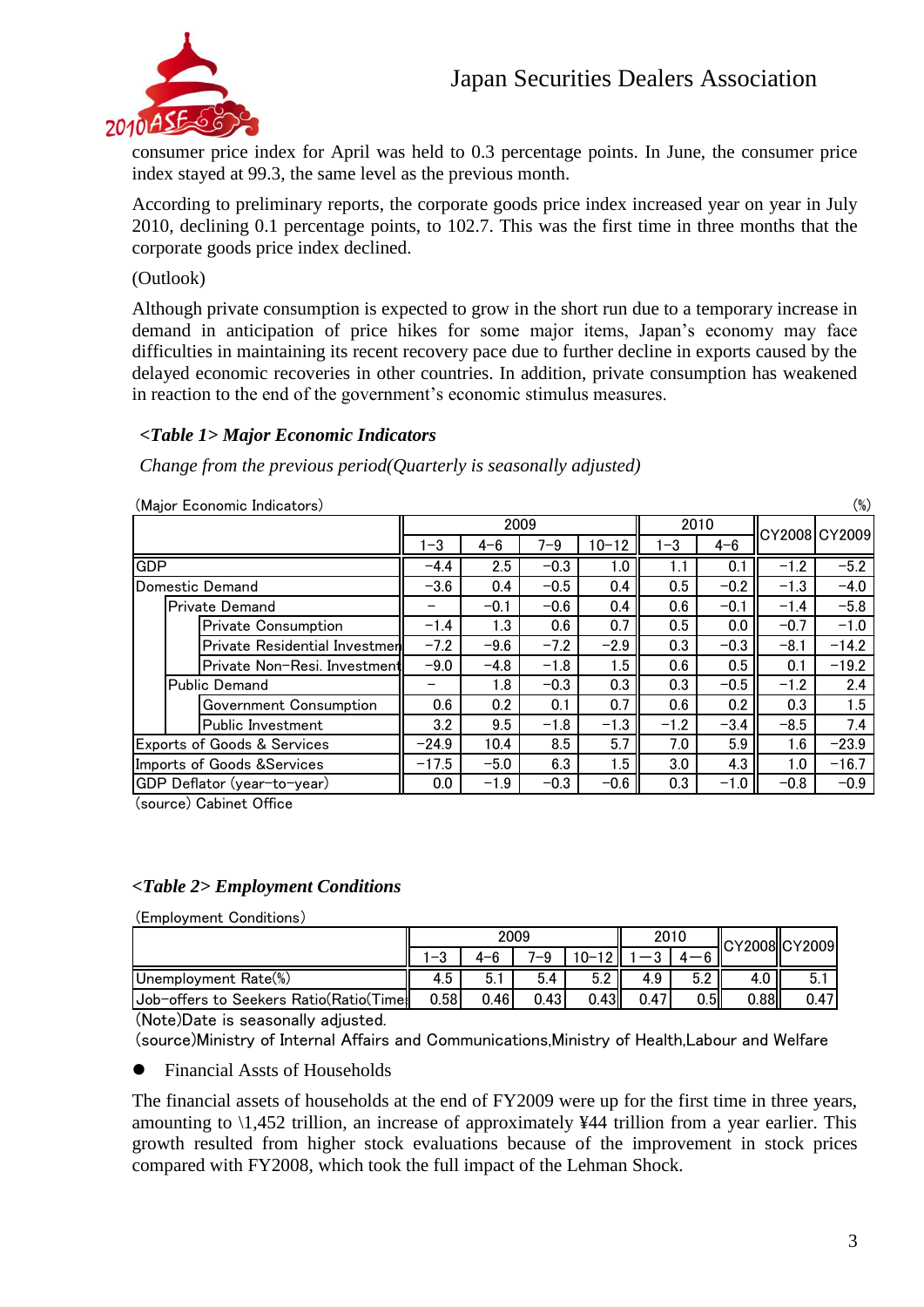

Looking at a breakdown, the proportions of Shares & other equities and of Investment trusts expanded. Along with the recovery in share prices, Shares & other equities rose 23.7% year on year, to ¥102.5 trillion, while Investment trusts swung upward 15.6%, to ¥54.6 trillion.

Still, the proportion of Currency and deposits was 54.9% (¥798.2 trillion), reflecting the continued strong emphasis on secure investments among Japanese households.

|                                         | FY2007  | <b>FY2008</b> | FY2009(E) | FY2009 (E)<br>(Amount)<br>$(\int \{trillion})$ |
|-----------------------------------------|---------|---------------|-----------|------------------------------------------------|
| of<br>Financial<br>Assets<br>Household  | 1,464.8 | 1,408.9       | 1,452.7   | 1,452.7                                        |
| Currency and deposits                   | 52.9%   | 55.8%         | 54.9%     | 798.2                                          |
| <b>Bonds</b>                            | 2.8%    | 2.8%          | 2.7%      | 39.2                                           |
| Trust beneficiary rights                | 0.3%    | 0.2%          | 0.2%      | 2.9                                            |
| <b>Investment</b> trusts                | 4.3%    | 3.4%          | 3.8%      | 54.6                                           |
| Shares & Other Equities                 | 8.1%    | 5.9%          | 7.1%      | 102.5                                          |
| pension<br>Insurance<br>and<br>reserves | 27.5%   | 27.9%         | 27.0%     | 392.7                                          |
| Portfolio<br>Overseas<br>Investment     | $0.6\%$ | 0.5%          | $0.6\%$   | 9.3                                            |
| Others                                  | 3.5%    | 3.5%          | 3.7%      | 53.1                                           |

(source) Bank of Japan

# **II. Securities Market**

# **1. Equities**

There were only 19 new listings with public offering in 2009, plummeting by 30 companies, or 61.2% from the previous year. The nosedive in new listings can likely be attributed to the growing number of start-up companies postponing listings because of concerns about the slump in share prices amid the continued global credit crunch caused by the financial crisis.

The stock market in 2009 began in a buying mood because of the firm performance of the U.S. equity market at the end of the previous year, the weakening of the yen, and other factors. From mid-January, however, the market slipped into a downward trend along with the deepening sense of unease over the direction of the global economy and concern about the negative impact of the appreciation in the yen on corporate performances in Japan. Entering March, the market started to become wary of a downturn in the U.S. economy amid reports of a management crisis at U.S.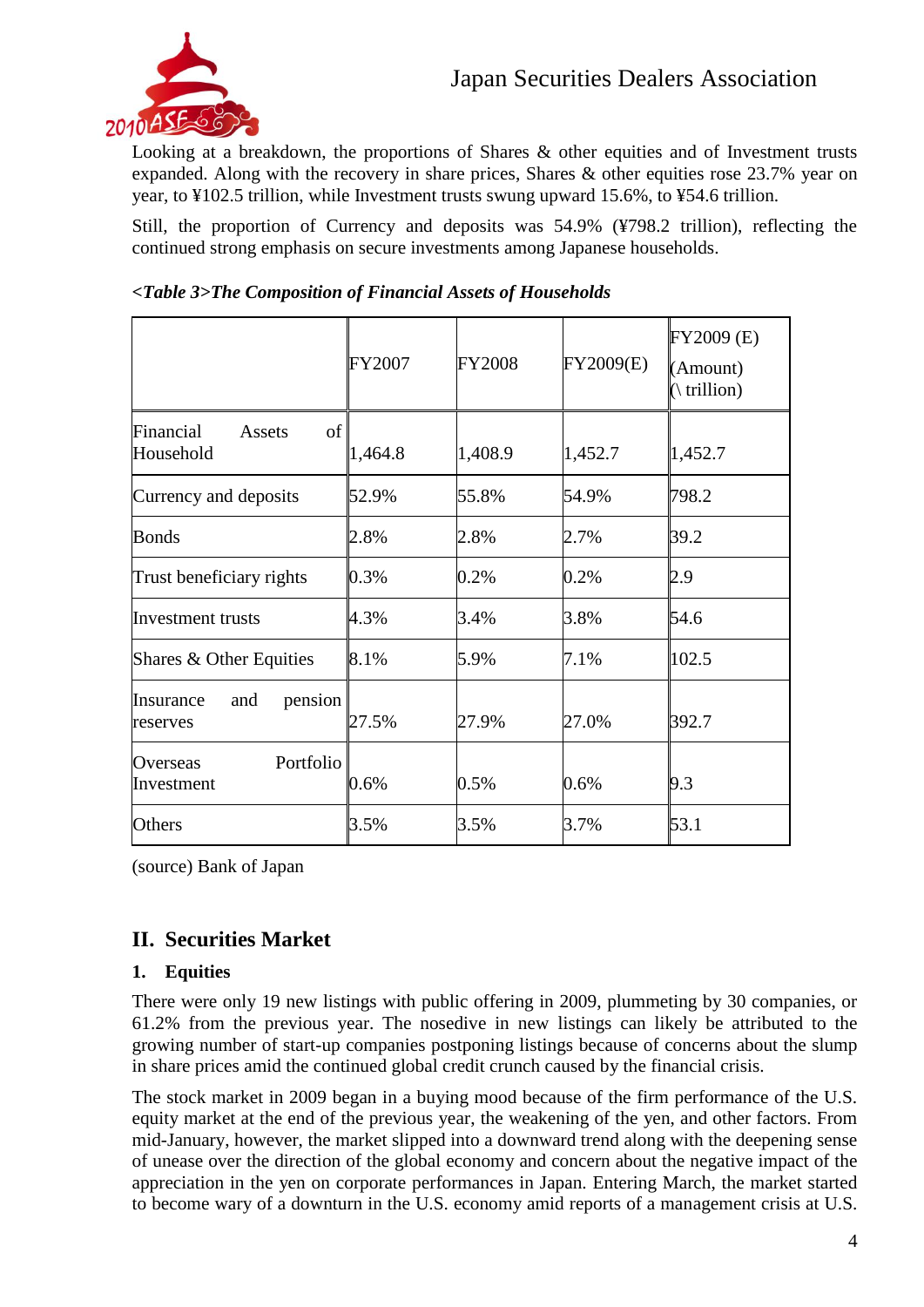

automotive giant GM and other problems. As a result, the Nikkei 225 Stock Average hit a low for the year of 7,054.98 on March 10. This figure marked the lowest point the Nikkei index has hit since the bursting of the economic bubble and the lowest level reached since October 1982.

After that, the market rebounded again due to high expectations for the additional economic stimulus measures introduced in Japan, the downward correction of the yen in the currency markets, and the introduction and stepping up of monetary easing policies by central banks in Japan, United States, and Europe. Despite some profit-taking in the market, the Nikkei 225 Stock Average rallied to 9,000 on May 7 following Japan's long vacation period, and then stepped up again to 10,000 on June 12 based on the introduction of fiscal stimulus programs by the government and on progress with inventory reductions among companies.

At the start of July and continuing to mid month the market dropped sharply, reflecting the sudden falloff in expectations of an early recovery in the U.S. economy because of the sharp decline in the U.S. stock market and growing uncertainty about the direction of Japanese government policy because of the loss in confidence in Prime Minister Aso's administration following the ruling party's beating in the Tokyo metropolitan elections. However, stock prices in Japan later made a rapid recovery in reaction to better-than-expected performances by U.S. financial institutions and corporations, the stabilization of financial markets, and the upswing in foreign stock markets. With the temporary reprieve in the appreciation of the yen, stock prices were driven up further by growing expectations of a recovery in Japanese corporate performance and by buying by foreign investors to take advantage of the tardiness of market recovery in Japan. On this note, the Nikkei stock index posted its high of the year on August 26, at 10,639.71.

When the Democratic Party of Japan took power after the August general elections, the stock market moved within a tight box for some time, advancing and retreating in accordance with perceptions of the new government measures being introduced. From the end of September, the Nikkei 225 Stock Average moved downward because of the market's displeasure with substantial strengthening of the yen below the  $US$1=$490$  mark and growing disenchantment with the economic policies of the Democratic Party's administration. Mirroring these concerns, the Nikkei stock index reacted nervously, dropping below 10,000 and falling close to the 9,000 level during the period up until the end of November.

From the beginning of December, the market again reversed its trend and moved upwards until the end of the year on the strength of the introduction of additional monetary easing measures by the Bank of Japan and growing expectations for the collaborative efforts of the Democratic Party administration and the Bank of Japan on financial and economic measures. Foreign investors began buying Japanese equities because the market seemed to be lagging behind the recoveries posted in other major stock markets. As a result, the Nikkei 225 Stock average rebounded to the 10,000 level and ended the year at 10,546.

Overall, the Nikkei 225 Stock Average rose 19.0% in 2009, ending up in the plus column for the first time in three years. Although growth in the major stock markets of Japan, United States, and Europe were all around 20%, this compared poorly with the increases posted by emerging country stock markets, such as Russia (about 130%) and China and India (about 80%). The daily average trading volume in 2009 on the Tokyo Stock Exchange was about 2.3 billion shares, approximately the same level as in the previous year. The daily average trading value, however, was 1.5 trillion yen (compared with 2.3 trillion yen last year) reflecting the trend toward smaller sized transactions.

Entering 2010, the Nikkei 225 Stock Average approached the 11,000 mark during the first weeks based on expectations of an economic recovery, only to fall into a period of fluctuation in reaction to the measures being taken in the United States to create legislation that would introduce stricter financial regulations and other factors. Following that period, from March to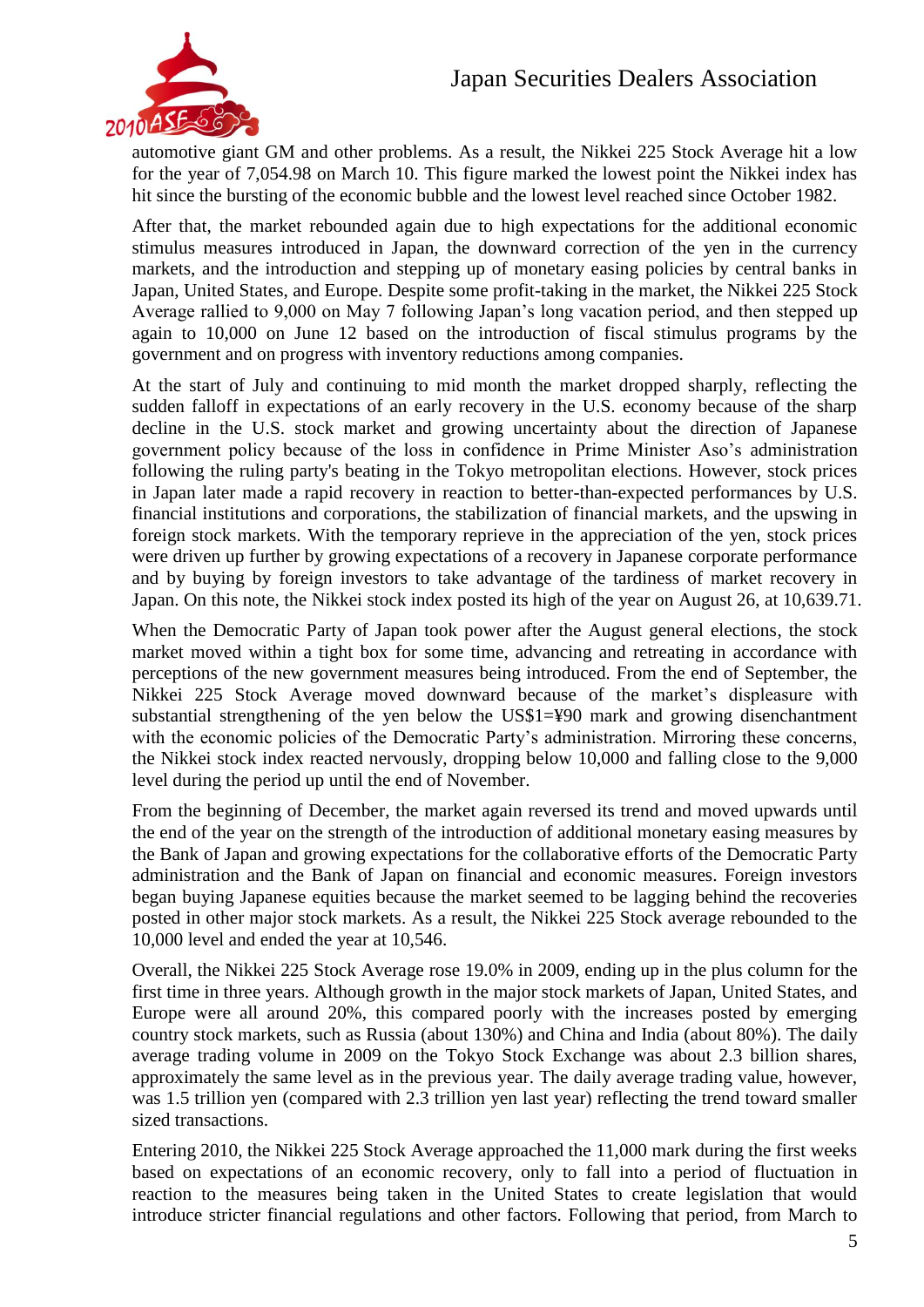



April, the Nikkei 225 Stock Average swung upwards due to heightened anticipation of a recovery in corporate performances in the next fiscal year, with the Nikkei 225 Stock Average increasing to 11,339 on April 5. However, because of growing credit concerns in Europe following the fiscal crisis in Greece, the market dropped sharply, breaking through the 9,000 level, where it was still hovering in August 2010.



*<Table 4> Key Statistics for Stocks (TSE 1st, 2nd & Mothers)*

| Year | No.<br>Listed<br>Compani<br>$es*$ | Liste<br>d | ofNewl Total<br>Market<br>Value*<br>$(\xi)$ trillion) shares) | Trading<br>Volume<br>(billions) | T.Volume. Trading<br>$\langle$ (daily avg) $\langle$ Value<br>$of$ (millions<br>of shares) | trillion <sup>avg)</sup> | T.Value.<br>(daily<br>$(\delta)$ billion) | TOPIX*   |
|------|-----------------------------------|------------|---------------------------------------------------------------|---------------------------------|--------------------------------------------------------------------------------------------|--------------------------|-------------------------------------------|----------|
| 2007 | 2,389                             | 65         | 483.8                                                         | 562.1                           | 2,294                                                                                      | 752.2                    | 3.070                                     | 1,475.68 |
| 2008 | 2,373                             | 54         | 283.5                                                         | 555.1                           | 2,266                                                                                      | 576.3                    | 2,352                                     | 859.24   |
| 2009 | 2,319                             | 23         | 307.8                                                         | 563.6                           | 2,319                                                                                      | 373.8                    | 1,538                                     | 907.59   |

Note: \*as of end of year (end of June 2010)

(Source) TSE Monthly Statistics Report

Looking at a breakdown of transactions by type of investor for 2009 (total of Tokyo, Osaka and Nagoya exchanges), foreign investors again held the largest market share, at 39.0%, followed by individual investors, at 21.5% (excluding proprietary trading by the securities firms).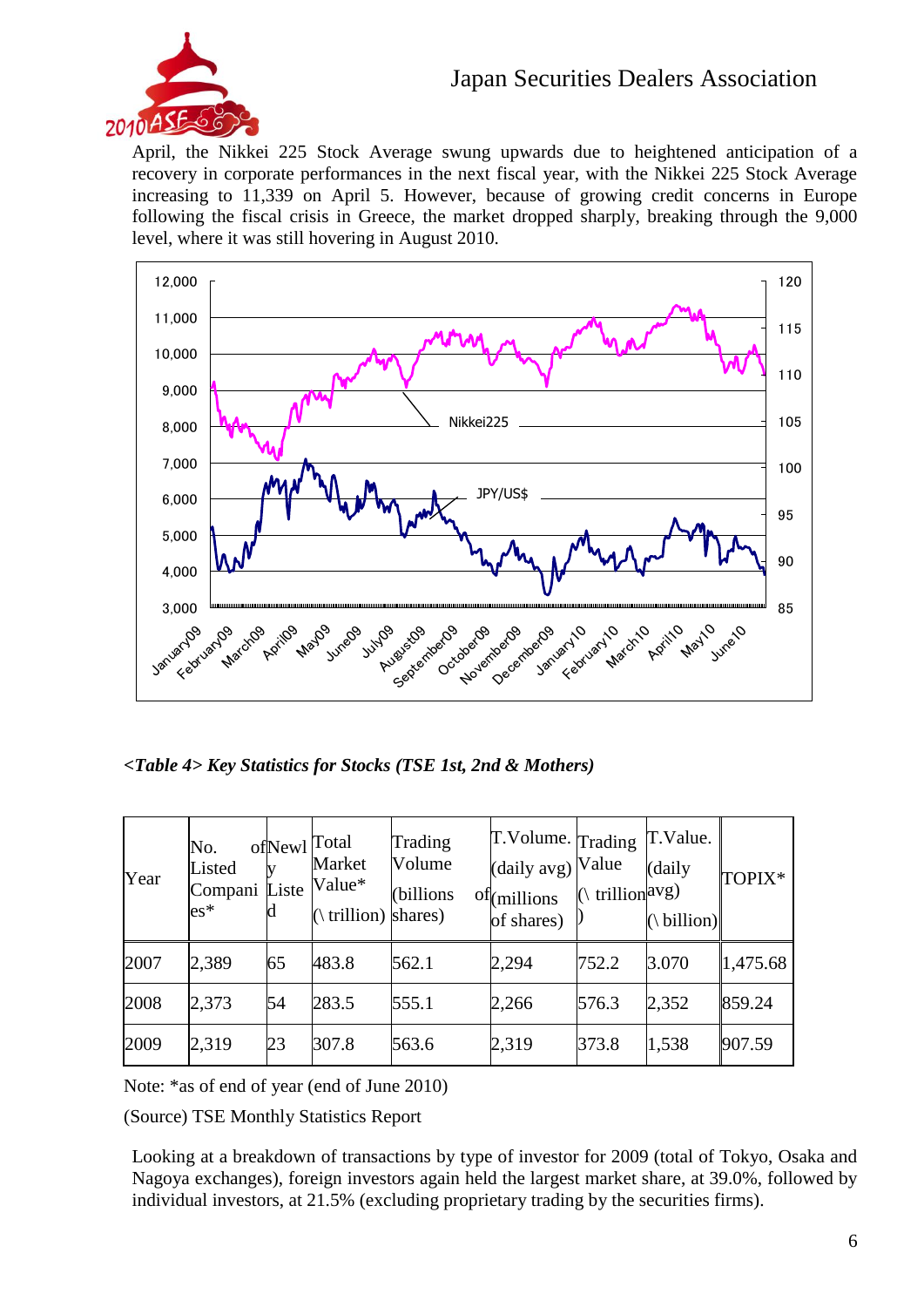

Comparing net transactions by investors, foreign investors reversed last year's trend to become net buyers again because of the sense that Japanese equities were selling at a relative discount. Following last year's trend, trust banks remained net buyers due to growth in their pension fund management business and other factors. However, life and non-life insurance companies and city banks and regional banks continued to exhibit a weak appetite for equities, ending up net-sellers as in the previous year.

# *<Table 5> Market Share & Trading Balance by Types of Investors*

### *-Tokyo, Osaka, Nagoya -*

| Year                                                                                    | Membe<br>Accounals |          | rs       | Individu Foreigne Investme Busines Life<br>nt Trusts s Cos. |        | Non-life Regiona BK | Citi BK<br>$&\&\&$<br>1 BK | Trust    | Other<br>Financia<br>Institutio<br>ns |  |
|-----------------------------------------------------------------------------------------|--------------------|----------|----------|-------------------------------------------------------------|--------|---------------------|----------------------------|----------|---------------------------------------|--|
| <b>Market Share</b>                                                                     |                    |          |          |                                                             |        |                     |                            |          |                                       |  |
| 2007                                                                                    | 26.4%              | 19.1%    | 44.8%    | 1.9%                                                        | 1.3%   | 0.2%                | 0.1%                       | 5.0%     | 0.1%                                  |  |
| 2008                                                                                    | 26.7%              | 16.7%    | 46.4%    | 1.9%                                                        | 1.0%   | 0.2%                | 0.1%                       | 5.0%     | 0.1%                                  |  |
| 2009                                                                                    | 26.5%              | 21.5%    | 39.0%    | 2.4%                                                        | 1.2%   | 0.3%                | 0.1%                       | 5.7%     | 0.1%                                  |  |
| Net Selling $\left(\frac{-}{\text{Buying}}\left(\frac{+}{\text{billion}}\right)\right)$ |                    |          |          |                                                             |        |                     |                            |          |                                       |  |
| 2007                                                                                    | $-1,617$           | $-3,229$ | 5,423    | -545                                                        | 1,556  | 68                  | $-211$                     | $-1,683$ | 32                                    |  |
| 2008                                                                                    | $-3,537$           | 982      | $-3,708$ | 301                                                         | 1,632  | $-328$              | $-36$                      | $-4,502$ | -193                                  |  |
| 2009                                                                                    | $-1,987$           | -866     | 1,777    | 76                                                          | $-184$ | -418                | -277                       | 1,440    | $-184$                                |  |

(Source) TSE Monthly Statistics Report

# **2. Bond Market**

# (1) Primary Market

Total issuance of public and corporate bonds amounted to 180.0 trillion yen in 2009, increasing 20.8 trillion yen, or 11.6%, from a year earlier.

Annual issuance of Japanese government bonds (JGBs), which account for a major portion of the market, rose to 145.6 trillion yen in 2009, an increase of 19.9 trillion yen, or 13.7% from the previous year. The increase can be attributed to JGB issuance exceeding tax revenues for the first time in 63 years to cover the implementation of government measures introduced by the new administration.

Among public bonds other than JGBs, while issuance of municipal bonds was up somewhat from 5.8 trillion yen in the previous fiscal year, to 7.4 trillion yen, issuance of other bonds in this category were on a par with last year. Issuance of government-guaranteed bonds was 4.9 trillion yen and issuance of fiscal investment and loan program agency (FILP agency) bonds were each 4.5 trillion yen.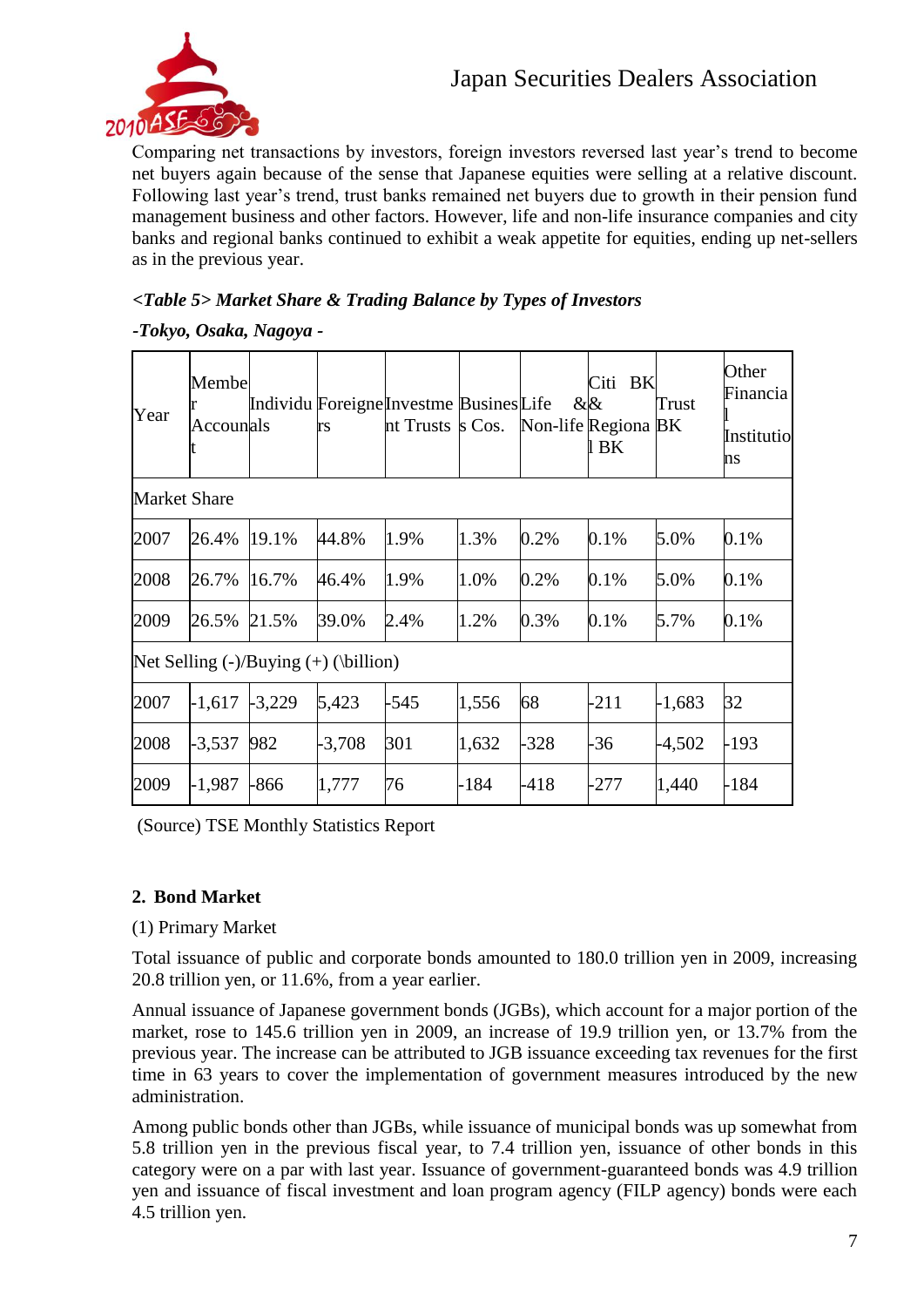

Looking at the private sector, because banks were exercising caution in their loan operations, major companies were actively obtaining long-term financing through large-scale bond issues. Consequently, corporate bond issuance climbed 2.4 trillion yen from a year earlier, to 11.3 trillion yen. On the other hand, non-resident bond issuance fell below the 2.0 trillion yen line for the first time in three years because foreign financial institutions curtailed their activity in the samurai bond market.

#### (2) Secondary Market

In 2009, the public and corporate bond market was in a downward trend during the first half (the long-term interest rate was rising), but with the feeling of prolonged deflation strengthening from mid-year, bond buying progressed up until year end supported by solid demand.

The interest yield on 10-year JGBs began the year at 1.195%, and moved up to the 1.2% level in recognition of economic indicators. Following the communiqué about promoting fiscal action announced at the April G20 Financial Summit in London, the yield surged upward because of concerns about a worsening of the demand-supply gap caused by additional JGB issuance and the growing view that the stock market was rebounding because of the economic recovery. The yield hit 1.550% on June 11.

Despite this upswing, on entering the second half, investors bought back into the market because concerns about a worsening demand-supply balance for U.S. treasury bonds were rapidly dispelled and because of the growing view that deflation would be prolonged in Japan. As a result, the yield on 10-year JGBs retreated close to the 1.3% mark. Following this phase, there were some sell offs in the market because of the continued growth in the stock market and because of rising fears of further JGB issues fueled by the uncertainty of the fiscal management of the new administration. However, confidence in the market spread because of the government's announcement in the monthly economic report released on November 20 that Japan had entered an deflationary phase for the first time in three years and five months and because the government indicated a control policy for new bond issuance in its fiscal 2010 budget forming process. This support helped the yield on 10-year JGBs to pull through the rest of the year and end at 1.285% on December 30.

At the beginning of 2010, the wait-and-see attitude in the market grew stronger on alarm over United States' exit strategy for its monetary easing and other policies introduce to combat the financial crisis, causing the yield on 10-year JGBs to fluctuate closely around 1.3% up until March. Amid a deepening sense of uncertainty about the direction of the global economy, JGBs began to draw attention because of their relative security, supporting a buying trend that drove the yield down to the point of breaking through the 1% mark in August 2010.

Total trading volume (OTC trading, including Repos) of bonds in 2009 dropped below the 10,000 trillion yen line for the first time in three years, shedding 6.7% year on year to 8,563 trillion yen.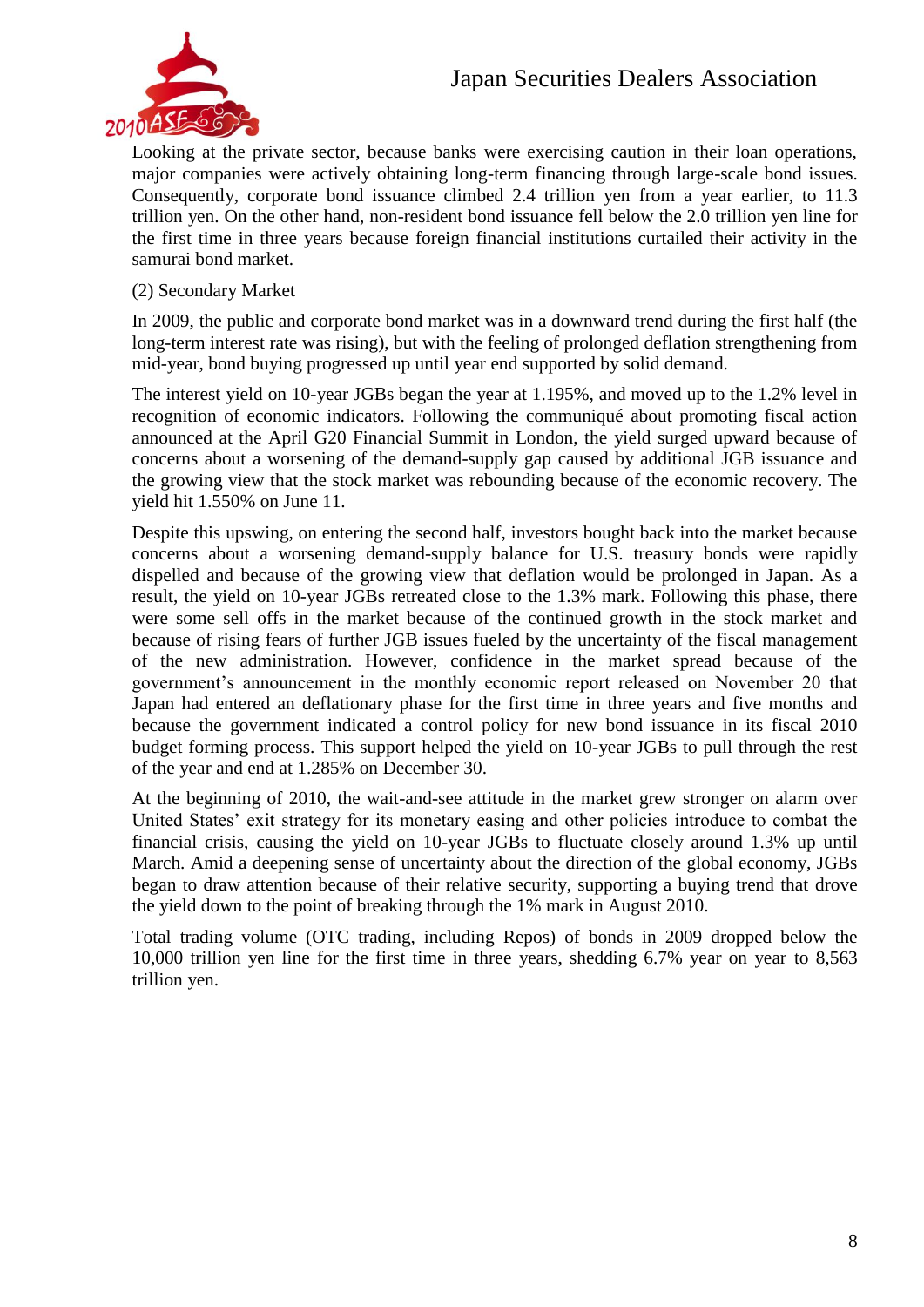

#### *<Table 6> Public and Corporate Bond*

 $(\int \{ trillion})$ 

| Yea<br>r |            | Trading Volume (face value) |        | <b>Issuing Amount</b>                  |                     |                                                         |               |  |  |  |
|----------|------------|-----------------------------|--------|----------------------------------------|---------------------|---------------------------------------------------------|---------------|--|--|--|
|          | <b>JGB</b> | Others                      | Total  | Public Debt<br>Securities<br>$(JGB)*1$ | Corporat<br>e Bonds | Non-<br>Resident<br>Issues(Yen-<br>denominated<br>$)*2$ | Total<br>$*3$ |  |  |  |
| 200<br>7 | 11,890     | 206                         | 12,096 | 155.1(140.<br>4)                       | 9.2                 | 2.2                                                     | 176.4         |  |  |  |
| 200<br>8 | 11,118     | 169                         | 11,288 | 140.5(125.<br>7)                       | 9.2                 | 2.3                                                     | 159.2         |  |  |  |
| 200<br>9 | 8,458      | 105                         | 8,563  | 162.6(145.<br>6)                       | 11.6                | 1.3                                                     | 180.0         |  |  |  |

(Source) Japan Securities Dealers Association

Notes:

1. JGBs do not include bonds placed in the public sector or treasury bills redeemed during the year. Public bonds other than JGBs comprise municipal, government-guaranteed, and FILP agency bonds (including regional public corporation bonds).

2. Corporate bonds comprise straight corporate bonds (including investment company bonds), convertible-type bonds with subscription rights (CBs), and asset-backed corporate bonds.

3. The above figures include bank bonds, private placement corporate bonds and private placement government bonds, so they do not add up to the overall total.

# **3. Investment Trusts**

The major trend in investment trusts in 2009 was the mild recovery in the market. Reflecting the upswing in stock prices, newly offered stock investment trusts totaled 17.8 trillion yen, up slightly from 14.5 trillion yen last year and net assets recovered to the 50 trillion yen mark. In contrast, newly offered bond investment trusts declined slightly, to 36.5 trillion yen, with net assets holding at approximately the same level, at 8.7 trillion yen.

As a result, at December 31, 2009, the total assets of investment trusts amounted to 61.4 trillion yen, increasing 15.1% from a year earlier.

*<Table 7> Changes in Assets of Investment Trusts*

(\ trillion)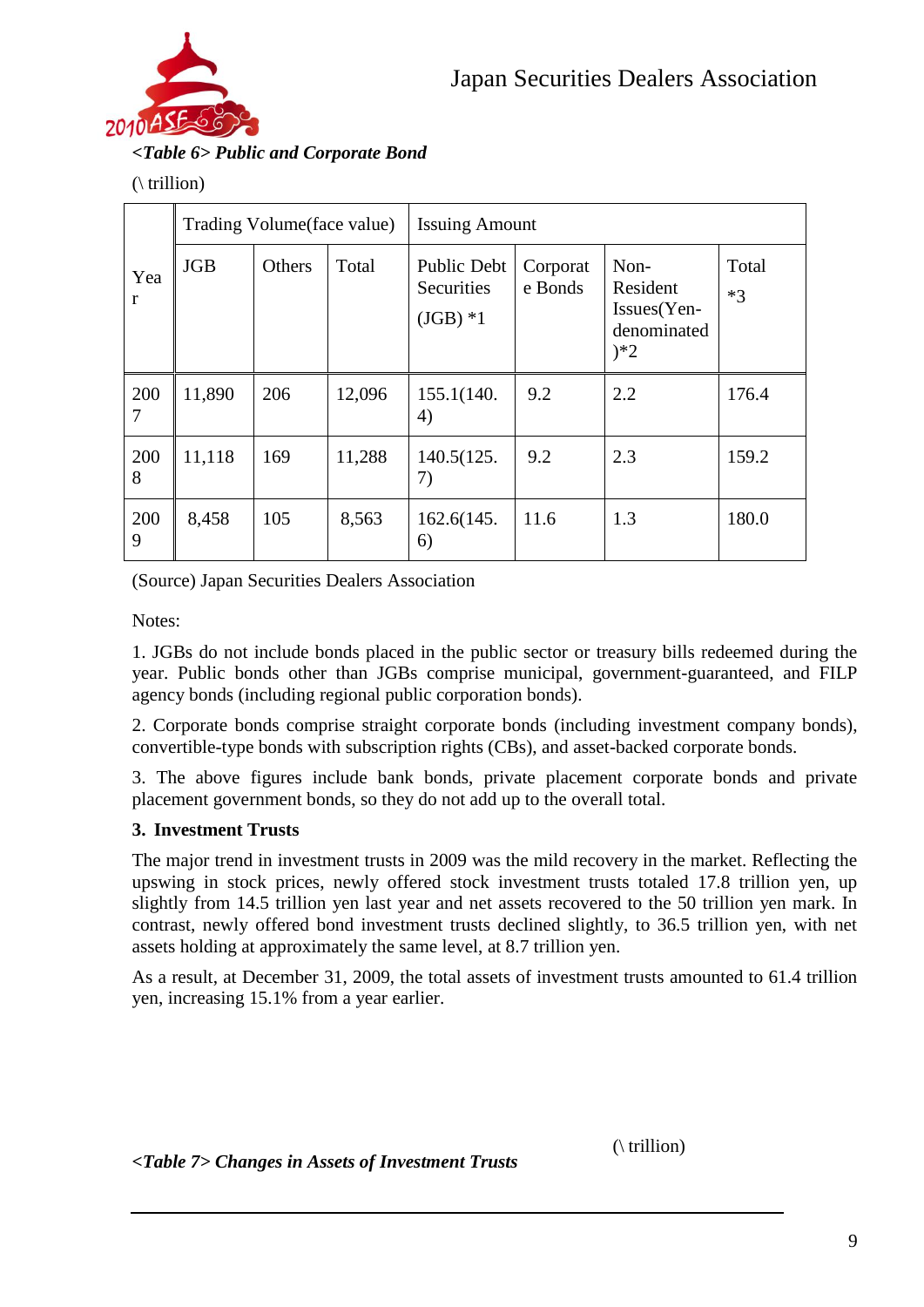

|      |       | <b>Stock</b><br>Trusts | Investment Bond |                     | Trusts | Investment MMFs |        |              |                 |        |  |
|------|-------|------------------------|-----------------|---------------------|--------|-----------------|--------|--------------|-----------------|--------|--|
| Year | Total | <b>Sales</b>           | Repurc<br>hases | <b>Assets Sales</b> |        | Repurc<br>hases | Assets | <b>Sales</b> | Repurc<br>hases | Assets |  |
| 2007 | 179.7 | 35.0                   | 19.2            | 66.7                | 57.1   | 57.6            | 10.0   | 1.9          | 1.7             | 2.9    |  |
| 2008 | 152.1 | 14.5                   | 12.0            | 40.8                | 38.8   | 40.2            | 8.6    | 1.3          | 1.6             | 2.6    |  |
| 2009 | 61.4  | 17.8                   | 14.5            | 50.2                | 36.5   | 36.4            | 8.7    | 0.9          | $1.1\,$         | 2.4    |  |

(Source) The Investment Trusts Association, Japan

# **III. Legislative and Regulatory Reforms**

### **1. Enforcement of the Financial Instruments and Exchange Act and Amending Self-Regulatory Rules**

(1) Establishing systems for financial and capital markets

In response to the recent financial crisis, there have been various discussions in Japan and internationally about such topics as OTC derivative transactions and hedge funds. In January 2010, in consideration of these discussions and the situation in Japan, the FSA proposed a regulatory framework based on its paper on the "Development of Institutional Frameworks Pertaining to Financial and Capital Markets" after removing items that required further investigation. The FSA then implemented provisions regarding the following issues based on the 2008 Partial Amendments to the FIEA, etc.

- (a) Improving the stability and transparency of the settlement of OTC derivative transactions
- (b) Strengthening securities clearing and settlement systems, including for government bond transactions and stock lending transactions
- (c) Consolidated regulation and supervision of securities companies etc.
- Introduction of consolidated regulation and supervision of securities companies
- Strengthening regulations of major shareholders of financial instruments business operators
- Consolidated prudential regulations of insurance companies
	- (d) Hedge fund regulation
	- (e) Ensuring investor protection and fair trade
- Revision of the professional investor system with regard to local governments
- Regulation of unsolicited offer for overall derivative transactions
	- (f) Other
- Development of the reporting system for short selling
- (2) Establishing and Reviewing Self-Regulations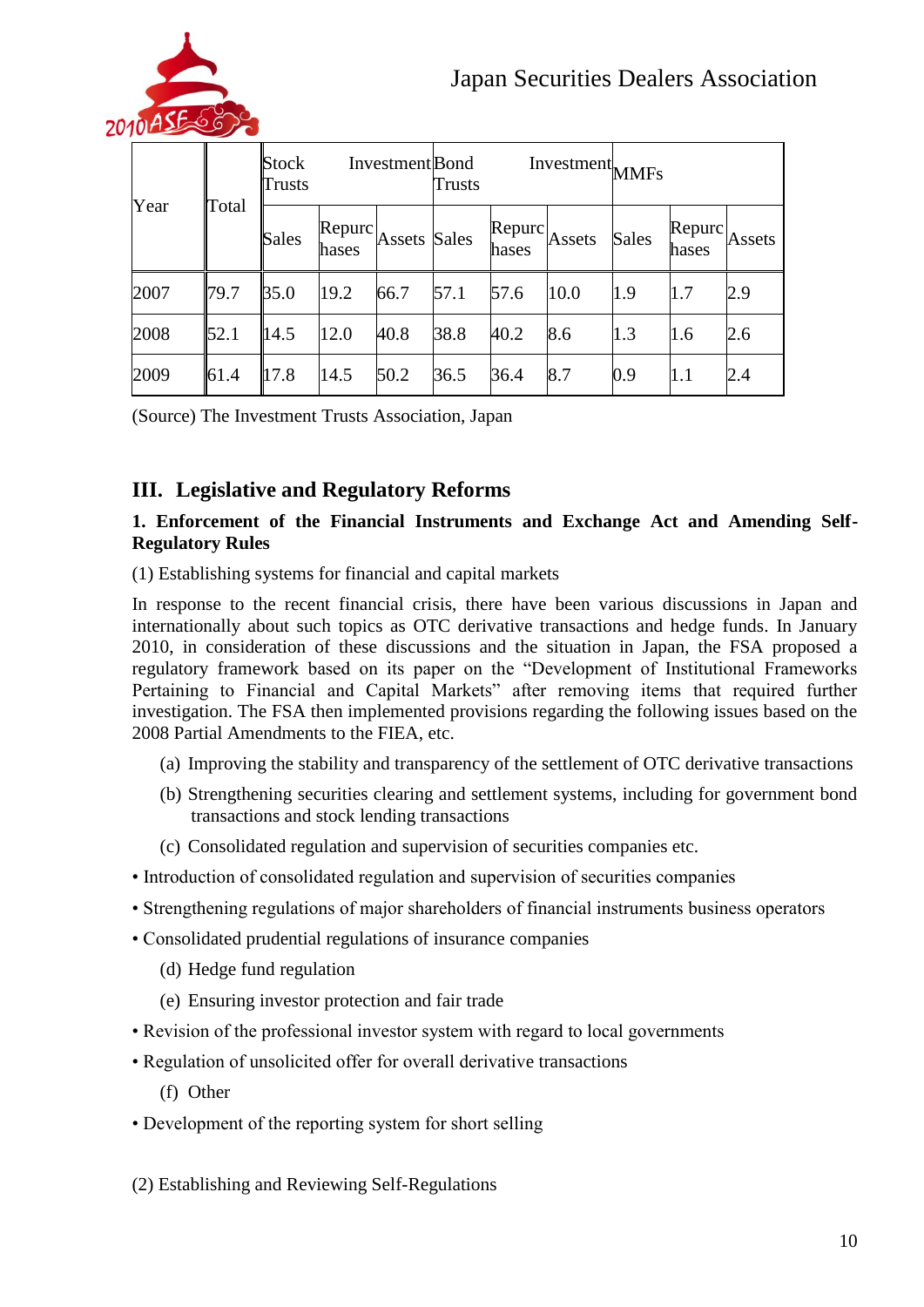

Based on the recommendation of the Self-regulation Board's ATC Working Group that measures should be quickly introduced to deal with investor protection issues, the JSDA established the Working Group on Securities CFDs in April 2009 from the standpoint of preventing unforeseen events that might occur in the future in the as yet immature securities contract for difference (CFD) market. In May 2010, based on the investigations of the working group, the JSDA introduced its Regulations Concerning CFD Transactions.

In July 2010, the JSDA implemented its Regulations Concerning the Establishment of Management System for Corporate Related Information by Association Members. The JSDA introduced these regulation from the perspective of establishing new and strengthening old internal control and other measures for securities firms to prevent unfair trading practices, such as insider trading, by JSDA member firms.

One year before, in September 2009, the JSDA had formed the Study Group on Roles and Functions of Self Regulation under the Self-regulation Board. The study group considered how to make JSDA's self-regulatory rules effective and efficient based on such concepts as principle based rules and cost versus benefit in order to undertake a fundamental revision of the JSDA's self-regulatory rules.

#### **2. Revision of Securities-Related Taxation System**

JSDA believes reforms of the financial and securities taxation system are necessary. These reforms must properly support the creation of a positive investment environment and the strengthening of the international competitiveness of Japan's securities markets. From that point of view, the JSDA made efforts during the fiscal year to submit requests for revision of the taxation system based on the themes of a "Simplified investment tax schemes for the purpose of vitalizing the economy and achieving prosperous lives for citizens" and a "Taxation scheme that promotes unification of financial income taxation."

These requests were reflected in the 2010 taxation system revisions by the inclusion of a policy to introduce a common registration number system for social security and taxation and a measure to promote the participation of individual investors within the efforts to unify the taxation system for financial income. Along with the 2012 introduction of a basic tax rate of 20% on listed stocks and other specified equities, the government will introduce tax exemption measures for dividend income and capital gains on small amounts of investments by individuals in listed stocks and other specified equities held in specified tax-free accounts (Japanese version of ISA).

# **IV. Industry Topics in 2009 and 2010**

# **1. Measures to vitalize the corporate bond market**

The corporate bond market is an important part of the Japan's market infrastructure, both in terms of providing methods for corporations to raise funds and for investors to invest their funds. In July 2009, taking into consideration that the depth of the corporate bond market in Japan is insufficient compared with markets in the United States and Europe, the JSDA established the Study Group to Vitalize the Corporate Bond Market. The study group deliberated various issues related to the state of the corporate bond market and ways to vitalize the market with both market participants and key figures in Japan involved in the debate. In June 2010, the Study Group issued a final report that complied the issues facing Japan's bond market and suggested specific measures to further increase the efficiency of the market and achieve a highly transparent and liquid market. Given that vitalizing the corporate bond market has an important role to play in strategies for new growth in Japan's economy, it is expected that both the public and private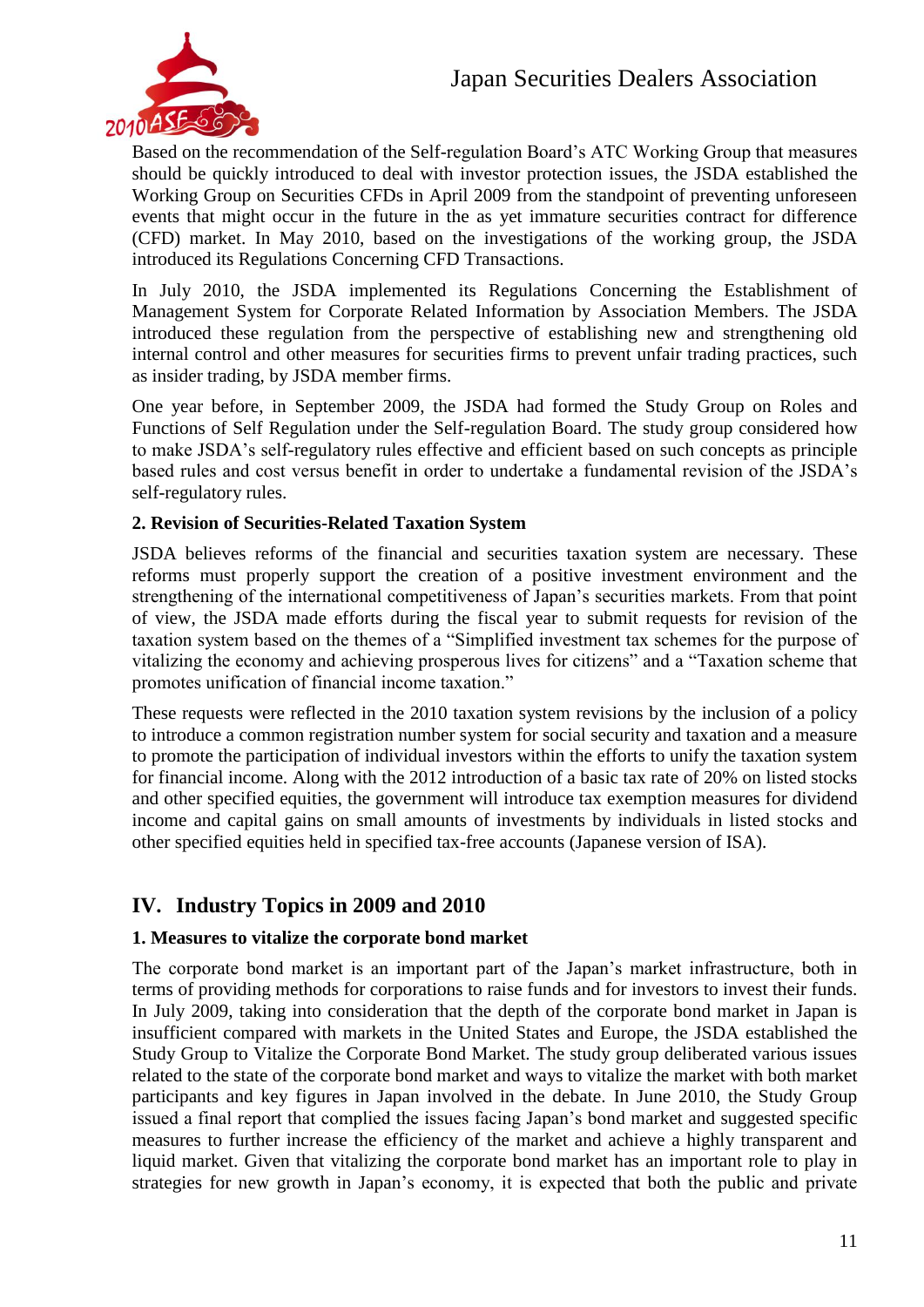

sectors will proactively work to achieve this goal based on the recommendations of the study group.

## **2. Setup of the dispute mediation and consulting center FINMAC**

During the fiscal year, the JSDA formed the Financial Instruments Mediation Assistance Center (FINMAC), a specified non-profit organization (NPO), with the cooperation of other Financial Instruments Firms Associations. The NPO was established from the perspective of contributing to enhanced investor protection by setting up a system for providing mediation and dispute resolution services in a more industrywide and comprehensive manner. The JSDA transferred its mediation and dispute resolution operations to FINMAC in February 2010.

#### **3. Considering an SRO for Type II Financial Instruments Businesses**

Even though it has been more than three years since the FIEA was enforced, there is still no selfregulatory organization approved under the act for offerings by collective investment funds and investment trust beneficiary rights selling businesses among Type II Financial Instruments Businesses.

For that reason, the JSDA considered establishing an SRO for Type II Financial Instruments Businesses, with membership consisting mainly of securities firms, banks, venture capital firms, and other companies conducting Type II Financial Instruments Business. The JSDA took this action in recognition of the extreme importance of ensuring thorough awareness in the market of such issues as legal compliance and investor protection and improving the aggregation of transaction details and knowledge in order to promote the sound development of the overall market and prevent illegal actions, such as violation of laws and regulations.

#### **4. Holding Japan Securities Summit**

In March 2010, the JSDA held its third Japan Securities Summit in Singapore. As with the previous summits in London and Hong Kong in 2008 and 2009, JSDA held the event to promote Japan's securities markets to overseas investors and strengthen the linkage between the securities industries of Japan and the host country. More than 200 people participated in the event.

#### **5. Activities to build business continuity plan (BCP) for the entire securities industry**

In February 2010, the securities industry held a joint training exercise that simulated the occurrence of a major earthquake directly below Tokyo. The exercise mainly focused on the Securities Market BCP Committee members and others providing JSDA member firms with emergency information using the BCPWEB site and member firms practicing the registration procedures for reporting on their operating conditions on BCPWEB. The training exercise was carried out in conjunction with training exercises held by the short-term money and the foreign exchange markets for their BCPs and confirmed collaboration between the three plans.

In April 2010, following the outbreak of the low-toxicity new influenza virus (H1N1), the JSDA gathered information on the issue and communicated it and the information circulated by the government to member firms. The JSDA also held hearings with individual member firms on their responses and reported the results. In addition, the JSDA complied a list of items to be used as reference by member firms in creating a BCP for a new influenza virus epidemic that would protect the health of employees and maintain the core operations that member firms conduct as part of Japan's social infrastructure.

#### **6. Preventing investors from becoming victims of unlisted stock frauds**

The JSDA, government authorities, consumer groups, financial instruments exchanges, and other parties have previously issued alerts and warnings to try and prevent securities fraud, These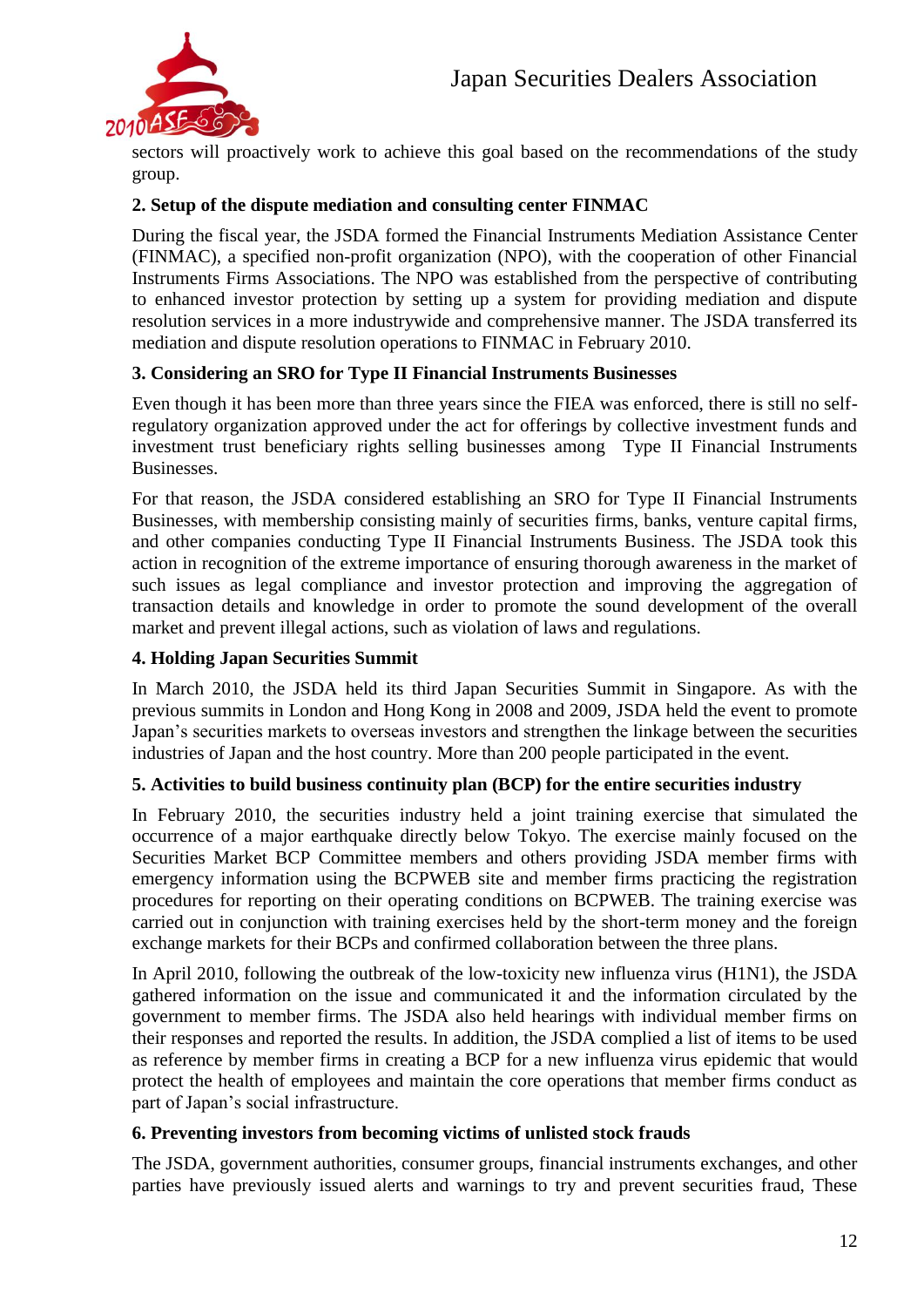

actions were taken in response to reports of damages suffered by investors being solicited to make investments in unlisted stocks that have been occurring for some time.

However, following a decline in incidents regarding unlisted stocks in 2007, this type of fraud has been on the rise again, with the schemes becoming increasingly sophisticated.

To take further aggressive measures to prevent investors from becoming victims of these scams, in September 2009, the JSDA established the Council for Preventing Scams Using Unlisted Stocks. The council role is to collaborate closely with the FSA, the Securities and Exchange Surveillance Commission, the National Police Agency, the Consumer Agency, and other SROs and to actively share information with such related parties as securities firms, consumer, and legal associations for the purpose of finding specific responses to deal with these fraud cases.

The council drew up specific measures to prevent investors from becoming victims of investment scams, which it announced in January 2010. In March 2010, the council produced and distributed a poster to warn investors of the dangers and in the following April set up a call center dedicated to receiving investor reports of problems involving unlisted stocks.

#### **7. Stock Exchange Activities**

(1). Tokyo Stock Exchange starts up new trading system

On January 4, 2010, the TSE brought "arrowhead," its new equity/CB trading system fully online. Developed in response to investor demand for faster order placement and execution as well as to the sharp increase in small orders and in order volume, the trading system features high speed, reliability, and scalability. In specific terms, the system has sped up order acceptance notices and achieves an order response time of 5 milliseconds. The latency for distribution of stock prices and quote information has been reduced, shortening the information distribution time to 3 milliseconds. To ensure reliability, the system backs up orders, trades, order books, and other transaction information on synchronized 3-node data servers. The system also boasts quick scalability, being able to upgrade its capacity in about a week whenever transaction volume exceeds a predetermined trigger level for expansion because of a sharp increase in the number of transactions, etc.

Taking advantage of these features, the TSE has also substantially increased market information. Besides speeding up the distribution of market information as part of its improvements for price quotes, the TSE has expanded its multiple quote distribution system to include eight quotes above and below the middle price quote rather than the previous 5 quotes. In addition, its new FLEX Full service provides all order data on all issues in real time.

Furthermore, in conjunction with the launch of the new trading system, the TSE revised its trading rules, including partial revisions of tick sizes, price limits, and special quote parameters. Based on these measures, the TSE hopes to promote smoother execution of trades and improve the price discovery function and liquidity.

(2). Tokyo Stock Exchange Group and the Tokyo Commodity Exchange establish joint stock company to prepare for setting up an emissions trading exchange

The Tokyo Stock Exchange Group, Inc., and the Tokyo Commodity Exchange, Inc., established a company to prepare for setting up an emissions trading exchange. The exchanges announced that they each have a 50% share in the joint venture, Preparatory Joint Stock Company for Setting Up an Emissions Trading Exchange, which has a paid-in capital of 10 million yen.

(3). OSE extends evening session trading hours for stock index futures and options

Effective July 20, 2010, the Osaka Securities Exchange (OSE) extended the trading hours for stock index futures and options during the evening session to 2330 from 2000. The evening